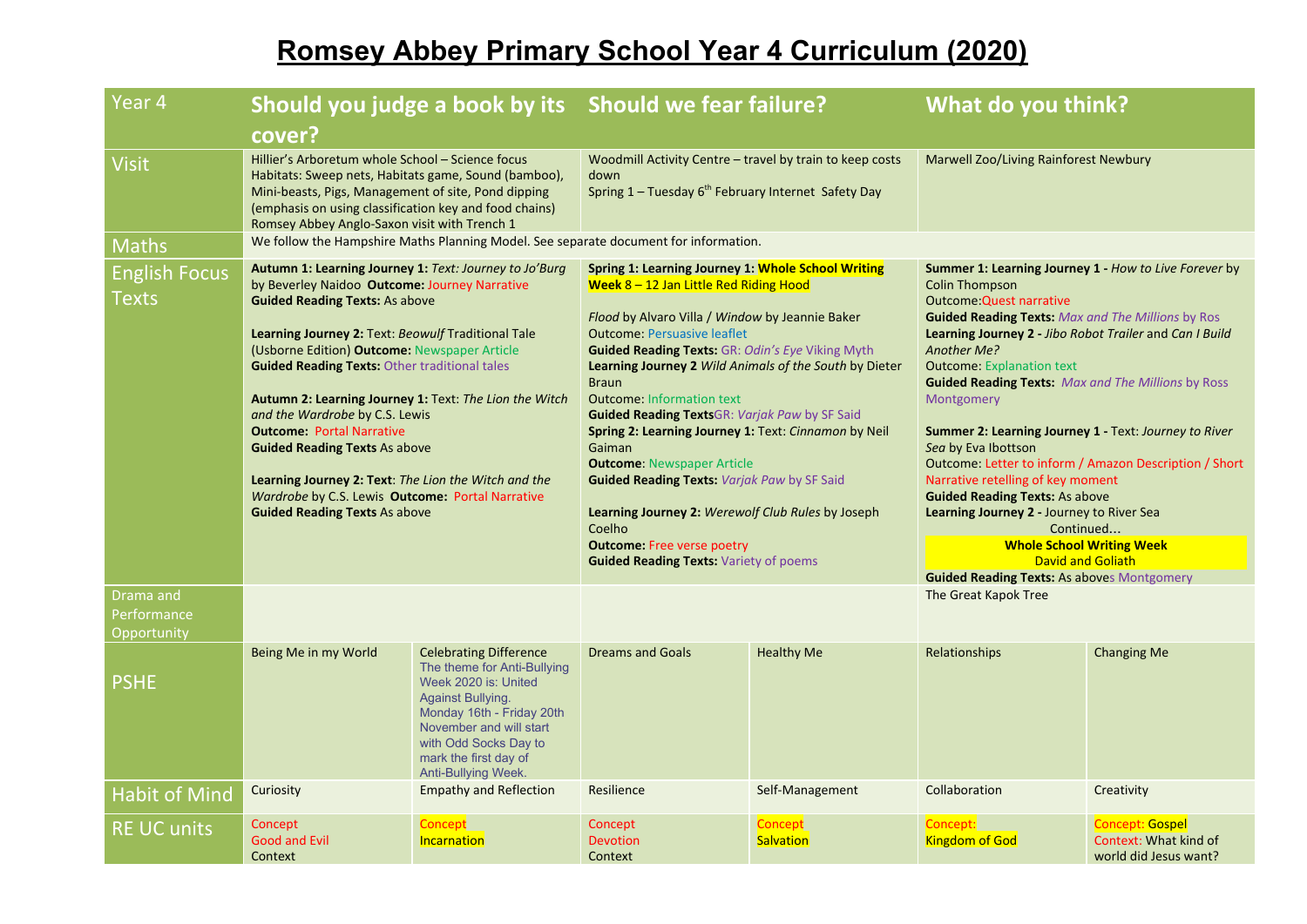|                                         | <b>Divali</b><br><b>KS2 Pack</b>                                                                                                                                                                                                                                                                         | Context: What is the<br>Trinity<br>(digging deeper)                                                                                                                                                               | Mahashivrati KS2 pack                                                                                                                                                                                                              | Context: Why do<br>Christians call the day<br>Jesus died Good Friday?<br>(digging deeper)                          | Context: When Jesus left,<br>what was the impact of<br>Pentecost                                                                                                                                                                                                                                      |                                                                                                                           |
|-----------------------------------------|----------------------------------------------------------------------------------------------------------------------------------------------------------------------------------------------------------------------------------------------------------------------------------------------------------|-------------------------------------------------------------------------------------------------------------------------------------------------------------------------------------------------------------------|------------------------------------------------------------------------------------------------------------------------------------------------------------------------------------------------------------------------------------|--------------------------------------------------------------------------------------------------------------------|-------------------------------------------------------------------------------------------------------------------------------------------------------------------------------------------------------------------------------------------------------------------------------------------------------|---------------------------------------------------------------------------------------------------------------------------|
| <b>Assessment</b><br><b>Focus</b>       | <b>Communicate</b><br>Describe their own<br>responses to the concepts<br>of good and evil                                                                                                                                                                                                                | <b>Evaluate and apply</b><br>Make links between some<br>of the texts and teachings<br>about God in the Bible and<br>what people believe about<br>God in the world today,<br>expressing some ideas of<br>their own | <b>Evaluate and Explain</b><br>Evaluate the importance<br>of devotion by describing<br>how Hindus value the<br>Mahashivratri celebration                                                                                           | <b>Evaluate and Apply</b><br>Explain why salvation and<br>'Good Friday' are so<br>important to Christians<br>today | Contextualise<br><b>Explain what Pentecost</b><br>means to some Christians<br>and how they celebrate it                                                                                                                                                                                               | <b>Explain and Apply</b><br>Explain what stories in the<br>Gospels might teach us<br>about how to life our lives<br>today |
| <b>Science</b><br>Longitudinal<br>Study | How would a different location of the pond alter it?<br>1. What is in the pond now?<br>2. What are the feeding relationships in the pond<br>3. Set up alternative ponds (buckets of water) in different locations, rope off<br>4. What happens?<br>5. Why?                                               |                                                                                                                                                                                                                   |                                                                                                                                                                                                                                    |                                                                                                                    |                                                                                                                                                                                                                                                                                                       |                                                                                                                           |
| <b>Science</b>                          |                                                                                                                                                                                                                                                                                                          | Animals: skeletons and movement<br>(6 sessions)                                                                                                                                                                   |                                                                                                                                                                                                                                    | Digestion: how the body gets nutrients into the blood<br>(7 sessions)                                              | <b>How plants reproduce</b><br>(7 sessions)                                                                                                                                                                                                                                                           |                                                                                                                           |
| Learning                                | Chapter 1: Skeletons protect vital organs                                                                                                                                                                                                                                                                |                                                                                                                                                                                                                   | Chapter 1; Food groups.                                                                                                                                                                                                            |                                                                                                                    |                                                                                                                                                                                                                                                                                                       |                                                                                                                           |
| <b>Objectives</b>                       | All vertebrates have internal skeletons that protect<br>vital organs.<br>Invertebrates have exoskeletons that protect vital<br>$\bullet$<br>organs<br><b>Chapter 2: Skeletons support weight</b><br>Skeletons support the weight of land animals.<br>$\bullet$<br>Stronger bones can support more weight |                                                                                                                                                                                                                   | Animals need a variety of foods to help them grow and<br>survive. The main food groups are:<br>• Meat, dairy and pulses to provide protein for<br>muscles.<br>• Grains and root vegetables to provide carbohydrates<br>for energy. |                                                                                                                    | Chapter 1: Reproductive parts of a flowering plant<br>Flowering plants have evolved specific parts to carry out<br>pollination, fertilisation and seed growth.<br>Coloured and scented petals and attract insects<br>Stamen hold pollen                                                               |                                                                                                                           |
|                                         |                                                                                                                                                                                                                                                                                                          |                                                                                                                                                                                                                   |                                                                                                                                                                                                                                    |                                                                                                                    |                                                                                                                                                                                                                                                                                                       |                                                                                                                           |
| Check:<br>Safety in                     |                                                                                                                                                                                                                                                                                                          |                                                                                                                                                                                                                   |                                                                                                                                                                                                                                    |                                                                                                                    |                                                                                                                                                                                                                                                                                                       |                                                                                                                           |
| <b>Science</b>                          |                                                                                                                                                                                                                                                                                                          |                                                                                                                                                                                                                   |                                                                                                                                                                                                                                    |                                                                                                                    | Stigma collect pollen                                                                                                                                                                                                                                                                                 |                                                                                                                           |
| (Staffroom                              | <b>Chapter 3: Skeletons support movement</b>                                                                                                                                                                                                                                                             | Bones are connected (but can move relative to each                                                                                                                                                                | • Fat for insulation and energy.<br>• Fruit and vegetables for minerals, vitamins and fibre.                                                                                                                                       |                                                                                                                    | Ovaries contain eggs that grow into seeds when pollen<br>from the male moves down the stigma.                                                                                                                                                                                                         |                                                                                                                           |
| <b>Science</b>                          |                                                                                                                                                                                                                                                                                                          | other) at joints. Muscles connect to bones and move                                                                                                                                                               | These are essential to keep our bodies working well<br>and protect us from illnesses.<br><b>Chapter 2: Variation in animals diet.</b>                                                                                              |                                                                                                                    | Chapter 2: All flowers are similar but different<br>All flowering plants reproduce by pollen from the male                                                                                                                                                                                            |                                                                                                                           |
| resources) for                          | them when they contract. Stronger bones can<br>anchor stronger muscles                                                                                                                                                                                                                                   |                                                                                                                                                                                                                   |                                                                                                                                                                                                                                    |                                                                                                                    |                                                                                                                                                                                                                                                                                                       |                                                                                                                           |
| hazard cards                            | <b>Mixtures and separating them</b>                                                                                                                                                                                                                                                                      |                                                                                                                                                                                                                   | Different animals require different foods to survive.<br>Humans require a balanced diet to remain healthy but<br>healthy diets vary depending upon the type of activity<br>that humans do.                                         |                                                                                                                    | reaching the stigma of the female. However all plants<br>look slightly different because they pollinate in different<br>ways. Most plants use insects to pollinate and so have<br>colourful petals and strong scents, a few plants use the<br>wind, these often have less colourful petals and little |                                                                                                                           |
| for risk                                | (8 sessions)<br><b>Chapter 1: What are mixtures?</b>                                                                                                                                                                                                                                                     |                                                                                                                                                                                                                   |                                                                                                                                                                                                                                    |                                                                                                                    |                                                                                                                                                                                                                                                                                                       |                                                                                                                           |
| assessments.                            |                                                                                                                                                                                                                                                                                                          |                                                                                                                                                                                                                   |                                                                                                                                                                                                                                    |                                                                                                                    |                                                                                                                                                                                                                                                                                                       |                                                                                                                           |
|                                         | When more than one substance are present in the same                                                                                                                                                                                                                                                     |                                                                                                                                                                                                                   | Chapter 3: How humans digest food.                                                                                                                                                                                                 |                                                                                                                    | scent.<br><b>Chapter 3: Seed dispersal</b>                                                                                                                                                                                                                                                            |                                                                                                                           |
| <b>HIAS Key</b>                         | container it is called a mixture<br><b>Chapter 2: What does dissolving mean?</b>                                                                                                                                                                                                                         |                                                                                                                                                                                                                   | The nutrients in food have to get to every part of the<br>body. The blood transports them. The role of digestion                                                                                                                   |                                                                                                                    | Plants have evolved many different ways to disperse                                                                                                                                                                                                                                                   |                                                                                                                           |
| Ideas in bold.                          | When a substance is added to a liquid it has dissolved if                                                                                                                                                                                                                                                |                                                                                                                                                                                                                   | is to get the nutrients in food to dissolve in the blood, if<br>it doesn't dissolve it can't enter the blood and be                                                                                                                |                                                                                                                    | their seeds. Seed dispersal increase the chances of the<br>seeds germinating and growing into mature plants<br>Chapter 4: What does a seed do?                                                                                                                                                        |                                                                                                                           |
| <b>NC Objectives</b>                    | no bits of the substance can be seen and the liquid is<br>transparent. This mixture is called a solution. Not all                                                                                                                                                                                        |                                                                                                                                                                                                                   | transported. Humans achieve this as below:                                                                                                                                                                                         |                                                                                                                    |                                                                                                                                                                                                                                                                                                       |                                                                                                                           |
| in italics.                             | substances dissolve in water. (Always be aware that if                                                                                                                                                                                                                                                   |                                                                                                                                                                                                                   |                                                                                                                                                                                                                                    | Teeth to start                                                                                                     | Seeds and bulbs need the right conditions to germinate.                                                                                                                                                                                                                                               |                                                                                                                           |
|                                         | dissolved but some may have, so add small quantities)                                                                                                                                                                                                                                                    | too much substance is added it may appear as if it hasn't                                                                                                                                                         | Oesophagu<br>s that                                                                                                                                                                                                                | breaking up food<br>and make it easier<br>to swallow.                                                              | They contain a food store for the first stages of growth<br>(i.e. until the plant is able to produce its own food                                                                                                                                                                                     |                                                                                                                           |
| <b>Additional</b>                       | <b>Chapter 3: Deciding how to separate mixtures.</b>                                                                                                                                                                                                                                                     |                                                                                                                                                                                                                   | squeezes<br>and relaxes<br>to push                                                                                                                                                                                                 | Different types of<br>teeth & Sinneant                                                                             | through its leaves)                                                                                                                                                                                                                                                                                   |                                                                                                                           |
| Guidance on                             |                                                                                                                                                                                                                                                                                                          |                                                                                                                                                                                                                   | food to the<br><b>Alroythech</b>                                                                                                                                                                                                   | can <del>MED Br as an</del> ks                                                                                     |                                                                                                                                                                                                                                                                                                       |                                                                                                                           |
|                                         |                                                                                                                                                                                                                                                                                                          |                                                                                                                                                                                                                   | that has                                                                                                                                                                                                                           | tear49www.food.end<br>chealth middlessies                                                                          |                                                                                                                                                                                                                                                                                                       |                                                                                                                           |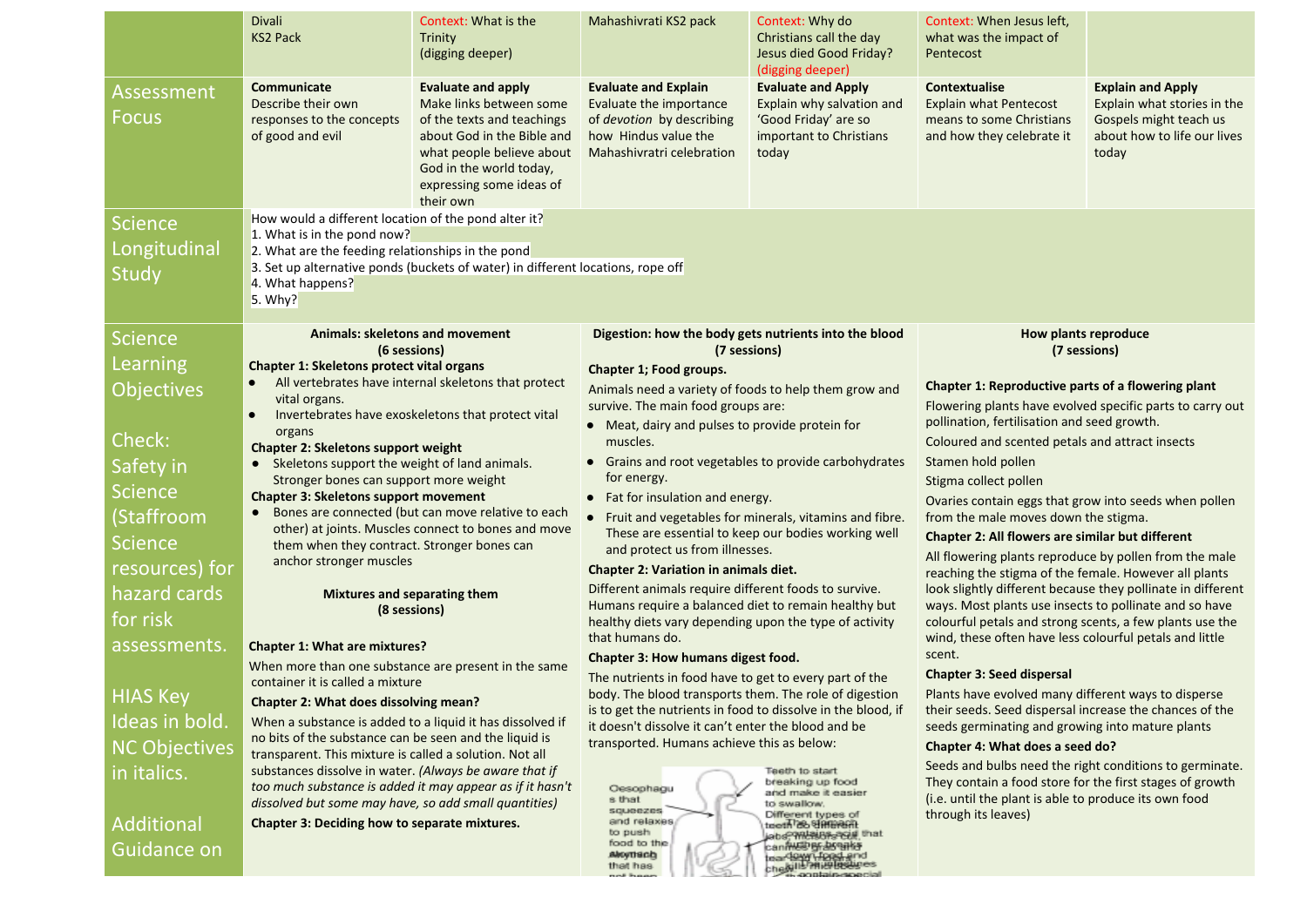| <b>Key Ideas</b>  | All mixtures can be separated if they have a difference<br>in property. This is because both (or all) of the materials |                                                                                                         | <b>Magnets and their effects</b><br>(6 sessions)                                                        |                                                                                                                   |
|-------------------|------------------------------------------------------------------------------------------------------------------------|---------------------------------------------------------------------------------------------------------|---------------------------------------------------------------------------------------------------------|-------------------------------------------------------------------------------------------------------------------|
| document in       | are still present.                                                                                                     |                                                                                                         | Chapter 1: What magnets do.                                                                             |                                                                                                                   |
| /teachers         |                                                                                                                        |                                                                                                         | Magnets exert attractive forces on some metals                                                          |                                                                                                                   |
|                   | Difference in property required<br><b>Separating</b>                                                                   |                                                                                                         | Chapter 2: Magnets don't need to touch.                                                                 |                                                                                                                   |
|                   | technique                                                                                                              |                                                                                                         | Magnetic forces work through other materials including                                                  |                                                                                                                   |
|                   | Filtration<br>and sieving                                                                                              | A solid that does not dissolve in a liquid.                                                             | air, so magnets don't need to be touching to exert their<br>force. It is called a non-contact force     |                                                                                                                   |
|                   |                                                                                                                        | Different sized solid bits                                                                              | Chapter 3: Magnets attract and repel.                                                                   |                                                                                                                   |
|                   | <b>Magnets</b>                                                                                                         | Some materials magnetic others not                                                                      | Each end of a magnet is called a pole, opposite poles are                                               |                                                                                                                   |
|                   | Evaporation                                                                                                            | A solid dissolved in water and the solid ha<br>high boiling temperature                                 | called north and south.                                                                                 |                                                                                                                   |
|                   | Floating                                                                                                               | Some materials float and other sink                                                                     | Magnets exert attractive forces on each other when the                                                  |                                                                                                                   |
|                   |                                                                                                                        |                                                                                                         | poles facing each other are north and south (opposites).                                                |                                                                                                                   |
|                   |                                                                                                                        |                                                                                                         | Magnets exert repulsive forces on each other when the<br>poles facing each other are the same.          |                                                                                                                   |
|                   |                                                                                                                        |                                                                                                         | Chapter 4: What affects magnetic strength?                                                              |                                                                                                                   |
|                   |                                                                                                                        |                                                                                                         | The strength of magnetic forces are affected by:                                                        |                                                                                                                   |
|                   |                                                                                                                        |                                                                                                         | The strength of the magnet.                                                                             |                                                                                                                   |
|                   |                                                                                                                        |                                                                                                         | The distance between the magnet and the object.                                                         |                                                                                                                   |
|                   |                                                                                                                        |                                                                                                         | The material the object is made from.                                                                   |                                                                                                                   |
| <b>History</b>    | <b>Saxon and Scots Settlement</b>                                                                                      |                                                                                                         | <b>Viking and Anglo-Saxon conflict</b>                                                                  |                                                                                                                   |
|                   |                                                                                                                        | Anglo-Saxons: the ruin of Britain?<br>(Hampshire Services enquiry pack)                                 | <b>Vikings: raiders or traders?</b><br>(Hampshire Services enquiry pack)                                |                                                                                                                   |
|                   |                                                                                                                        |                                                                                                         |                                                                                                         |                                                                                                                   |
| Learning          | I know about Britain's settlement by Anglo-Saxons and                                                                  |                                                                                                         | I know about the Viking and Anglo-Saxon struggle for                                                    |                                                                                                                   |
| <b>Objectives</b> | Scots.                                                                                                                 |                                                                                                         | the Kingdom of England to the time of Edward the<br>Confessor                                           |                                                                                                                   |
|                   |                                                                                                                        |                                                                                                         |                                                                                                         |                                                                                                                   |
|                   |                                                                                                                        |                                                                                                         |                                                                                                         |                                                                                                                   |
| Geography         | Settlements (Anglo-Saxon)                                                                                              |                                                                                                         | <b>Settlements (Vikings)</b>                                                                            | <b>Brazil and the Amazon Rainforest</b>                                                                           |
| Learning          | <b>Locational knowledge</b>                                                                                            |                                                                                                         | Why did the Vikings choose to settle where                                                              | <b>Locational knowledge</b>                                                                                       |
|                   |                                                                                                                        | I can name and locate counties and cities of the United                                                 | they did?                                                                                               | I can locate the world's countries, using maps to focus                                                           |
| <b>Objectives</b> | Kingdom.                                                                                                               | I can identify geographical regions and their identifying                                               | What were their settlements like?                                                                       | on North and South America, concentrating on their                                                                |
|                   |                                                                                                                        | human and physical characteristics (Choose 2 or 3 Anglo                                                 | How did they use the land and how has land<br>use changed today?                                        | environmental regions, key physical and human<br>characteristics, countries, and major cities                     |
|                   |                                                                                                                        | Saxon settlements in UK to focus learning).                                                             | How did they trade? / How is that different                                                             |                                                                                                                   |
|                   |                                                                                                                        | I can identify key topographical features (including hill,                                              | today?                                                                                                  |                                                                                                                   |
|                   | mountains, coasts and rivers), and land use patterns.<br>I can understand how some of these have changed over<br>time. |                                                                                                         | Look at pictures and labelled diagrams of different<br>historical settlements over time.                | Once the children are aware that the main types are<br>tundra, desert, grassland and rain forest, children to use |
|                   |                                                                                                                        |                                                                                                         | Produce own pictures and labelled diagrams.                                                             | maps to locate areas they think may be biomes e.g. very                                                           |
|                   |                                                                                                                        |                                                                                                         | Ask and answer questions through own knowledge and                                                      | green areas could be rainforests, flat pale ones could be                                                         |
|                   |                                                                                                                        | Whilst studying history. Why did the Anglo Saxons                                                       | self-conducted research: What resources were used?                                                      | deserts etc. Defend reasoning using knowledge of maps.<br>Focus on Amazon rainforest - identify the climate, the  |
|                   |                                                                                                                        | choose to settle where they did? What were their<br>settlements like? How did they use the land and how | Why were they used? Why were their settlements so<br>different? What tools were available? What was the | habitats, the plant and animal types and how people                                                               |
|                   |                                                                                                                        | has land use changed today? How did they trade? How                                                     | purpose of the settlements?                                                                             | live in the rainforest. Study life in the Amazon rainforest                                                       |
|                   | is that different today?                                                                                               |                                                                                                         | Study maps of Anglo Saxon and Roman settlements.                                                        | through primary sources - recounts/photographs, and                                                               |
|                   |                                                                                                                        | Look at pictures and labelled diagrams of different                                                     | Draw conclusions about the location of the settlements                                                  | ask questions, make comparisons to life in the UK and<br>consider how life in the UK may be similar.              |
|                   |                                                                                                                        | historical settlements over time.                                                                       |                                                                                                         |                                                                                                                   |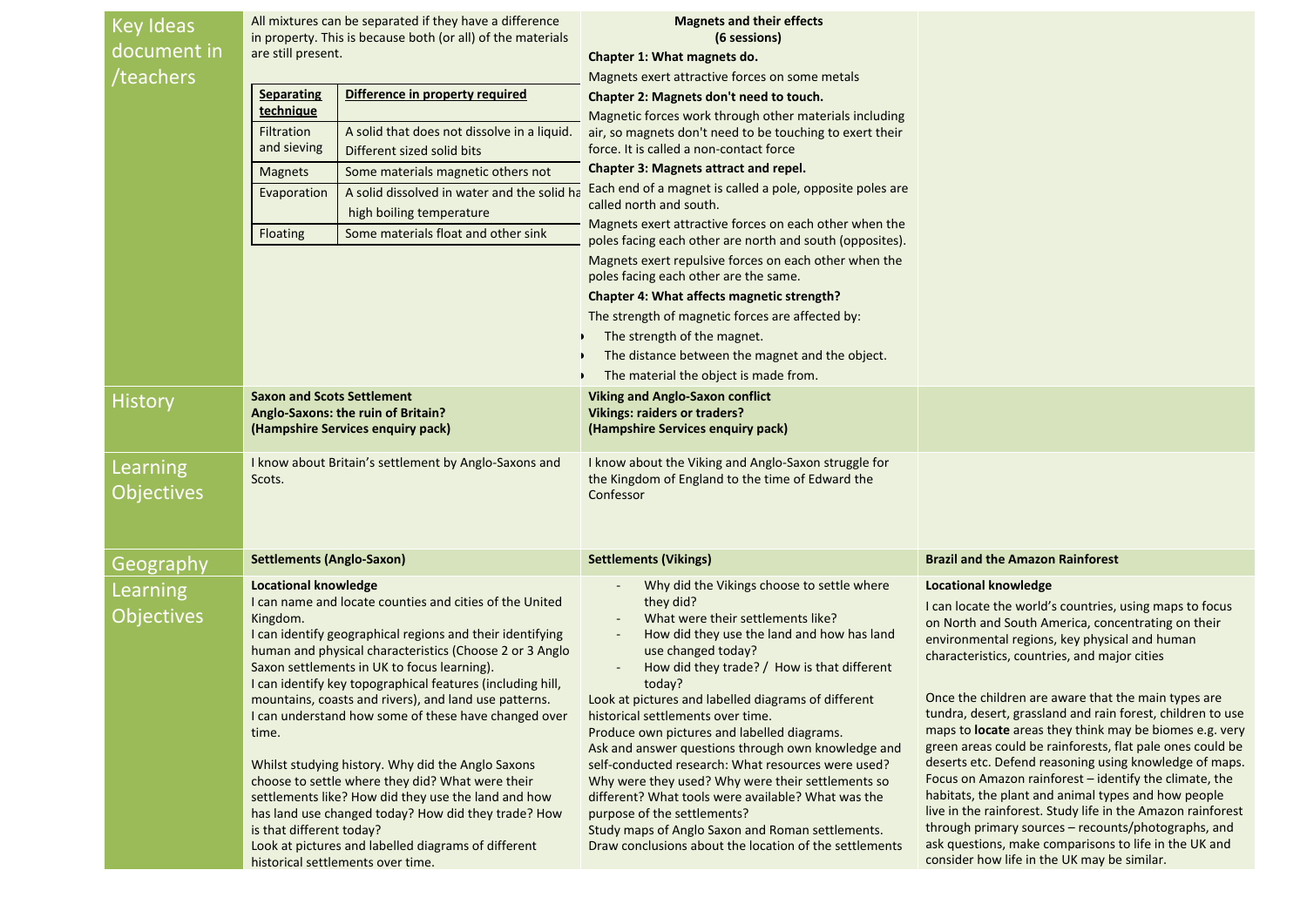Produce own pictures and labelled diagrams. Ask and answer questions through own knowledge and self-conducted research: What resources were used? Why were they used? Why were their settlements so different? What tools were available? What was the purpose of the settlements?

Study maps of Anglo Saxon and Roman settlements. Draw conclusions about the location of the settlements based on prior knowledge. Compare with current maps and make suggestions about change.

Study how land in the local area was used during the historical periods studied. Look at land use in the same area today and consider how and why this has changed. Identify main economies in the immediate area. Compare with trade in the past. Why has this changed.

based on prior knowledge. Compare with current maps and make suggestions about change.

Study how land in the local area was used during the historical periods studied. Look at land use in the same area today and consider how and why this has changed. Identify main economies in the immediate area. Compare with trade in the past. Why has this changed.

**Discuss** how the rainforest may be linked to us e.g. trade.

**Locate** other rainforests using Google earth and maps, identifying patterns in their location.

## **Place knowledge**

I can understand geographical similarities and differences through the study of human and physical geography of a region within North or South America

Use maps, globes and Google Earth to **identify** the continent of South America. Looking at a map of climate zones, children use prior knowledge of the world to identify the climate they think may exist in different parts of South America.

**Identify** and mark on a map the different countries of South America.

**Identify** the major cities and consider how they differ to other regions in the country.

Looking at photographs, children to compare and contrast two differing regions e.g. rich/poor Brazil, hilly/icy Argentina.

Using photographs, children **make connections** between South America and the UK.

**Locate** the mountain ranges, rivers and oceans. Consider how the location of these geographical features has shaped life. Refer to UK e.g. London and the Thames/Lake District.

Understand how geographical features are marked on a map. Using this knowledge, children to study world maps to identify other major cities, hilly areas, rivers etc.

Ask geographical questions e.g. Are there any links? (big cities near rivers, less populated areas near hilly ones etc).

## **Human and physical geography**

I can **describe** and understand key aspects of: physical geography, including: climate zones.

Use and **explain** the term 'climate zone'.

Identify the different climate zones.

Ask questions and find out what affects the climate.

Use maps to **identify** different climate zones.

Discuss and compare the climate zones of the UK and relate this knowledge to the weather in the local area. Children to ask questions about global warming. Discover the cause of global warming and research the

implications.

Reach reasoned and informed solutions and discuss the consequences for the future.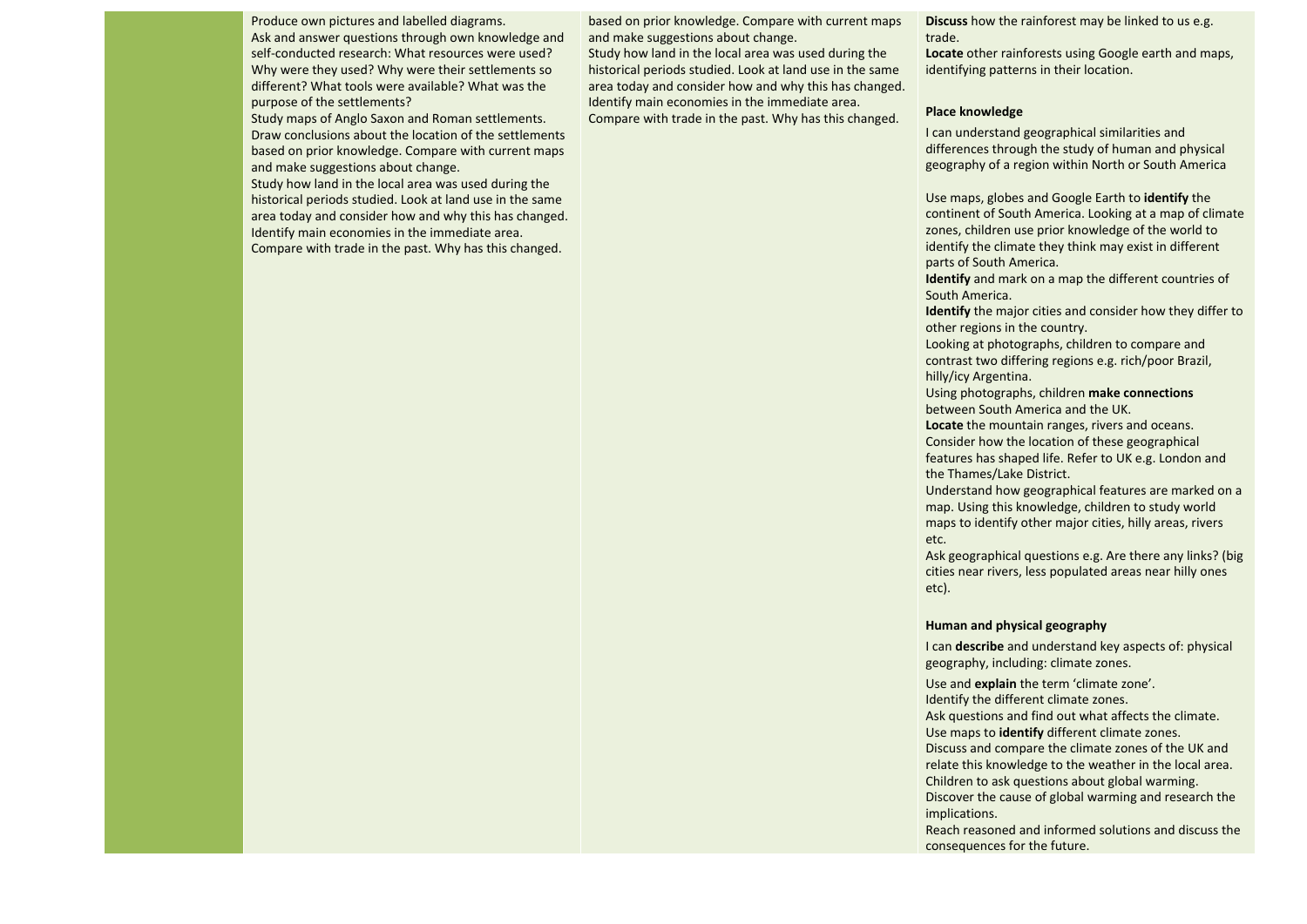|                                 |                                                                                                                                                                                                                                                                                                                                                                                                                                                                                                     |                                                                                                                                                                                                                                                                                                                                                                                                                                                             | Identify changes to be made in own lives in response to<br>this.<br><b>Geographical skills and fieldwork</b><br>I can use maps, atlases, globes and digital/computer<br>mapping to locate countries and describe features<br>studied in North and South America.<br>I can use the eight points of a compass.<br>Use locational language to describe the location of<br>points on a map of the school/local area.<br>I can use four and six-figure grid references, symbols<br>and keys to build my knowledge of the wider world -<br>North and South America. |
|---------------------------------|-----------------------------------------------------------------------------------------------------------------------------------------------------------------------------------------------------------------------------------------------------------------------------------------------------------------------------------------------------------------------------------------------------------------------------------------------------------------------------------------------------|-------------------------------------------------------------------------------------------------------------------------------------------------------------------------------------------------------------------------------------------------------------------------------------------------------------------------------------------------------------------------------------------------------------------------------------------------------------|---------------------------------------------------------------------------------------------------------------------------------------------------------------------------------------------------------------------------------------------------------------------------------------------------------------------------------------------------------------------------------------------------------------------------------------------------------------------------------------------------------------------------------------------------------------|
| Art and<br>Design               | Themed drawing linked to texts/characters -<br>illustrator links Arthur Rackham and Anthony<br><b>Browne</b>                                                                                                                                                                                                                                                                                                                                                                                        | Viking print making (potential 2 day project instead<br>of lessons over a sequence).<br>Create Viking inspired print. Study<br>designs and create own.<br>Drawing in sketchbooks -<br>experimenting with designs<br>Creating brooch from clay                                                                                                                                                                                                               | Animal sculpture<br>(Darrell Wakelam - workshop possibility?)<br>Animal puppets                                                                                                                                                                                                                                                                                                                                                                                                                                                                               |
| Learning<br><b>Objectives</b>   | <b>Drawing</b> – identify and draw the effect of<br>light, scale and proportion, accurate drawings<br>of whole people including proportion and<br>placement<br>Colour - tint, tone and shade, observe<br>colours, colour to reflect mood.                                                                                                                                                                                                                                                           | Printing - use sketchbook for recording<br>textures/patterns, interpret environmental<br>and manmade patterns.<br>Pattern - explore environmental and<br>manmade patterns<br>Form -                                                                                                                                                                                                                                                                         | Form - plan and develop, experience surface<br>patterns and textures, discuss own work and<br>work of other sculptors.<br><b>Colour</b> – colour mixing and matching, tint,<br>tone and shade suitable equipment for the<br>task.<br><b>Texture</b> – use a wider variety of stitches,<br>compare different fabrics.                                                                                                                                                                                                                                          |
| Design and<br><b>Technology</b> | <b>Anglo Saxon bread</b><br>Without an oven, how would the Anglo saxons have<br>made bread? Compare Anglo Saxon bread to modern<br>bread.<br>Research Anglo Saxon diet to understand how<br>seasonality was important as no imported foods<br>available.                                                                                                                                                                                                                                            | Puppet making (Whole school writing week - Little Red<br><b>Riding Hood)</b>                                                                                                                                                                                                                                                                                                                                                                                | The Secret Garden: How can Mary and Dickon tell if<br>anybody is coming into the garden? Design a device<br>which will alert Mary and Dickon if anyone enters the<br>garden. Make sure the device can not be seen by<br>intruders.<br>https://www.youtube.com/watch?v= KcsJ-fojJM                                                                                                                                                                                                                                                                             |
| Learning<br><b>Objectives</b>   | Generate: Investigate and analyse a range of existing<br>products.<br>As a class, research and develop design<br>criteria to inform the design of innovative,<br>functional, appealing products that are fit for<br>purpose, aimed at particular individuals or<br>groups.<br>Design: Develop, model and communicate their ideas<br>through discussion, annotated sketches and recipes.<br>Make: Reflect on my designs and develop them. Identify<br>what is working well and what can be improved. | Generate: Investigate and analyse a range of existing<br>products.<br>As a class, research and develop design<br>criteria to inform the design of innovative,<br>functional, appealing products that are fit for<br>purpose, aimed at particular individuals or<br>groups.<br>Design: Develop, model and communicate their ideas<br>through discussion, annotated sketches and pattern<br>pieces.<br>Make: Reflect on my designs and develop them. Identify | Generate: Investigate and analyse a range of existing<br>products.<br>As a class, research and develop design<br>criteria to inform the design of innovative,<br>functional, appealing products that are fit for<br>purpose, aimed at particular individuals or<br>groups.<br>Design: Develop, model and communicate their ideas<br>through discussion, annotated sketches and pattern<br>pieces.<br>Make: Reflect on my designs and develop them. Identify                                                                                                   |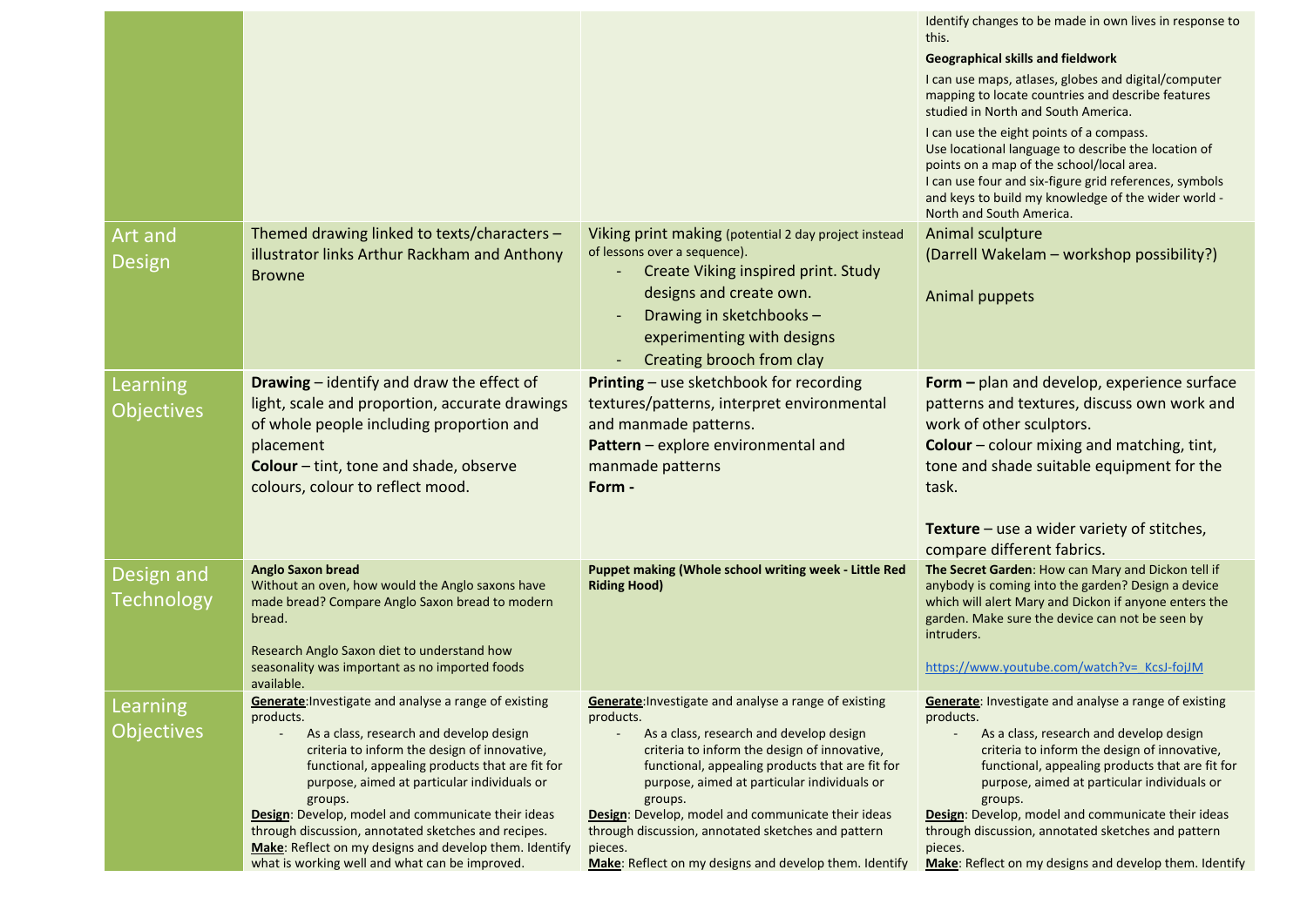|                               | I Improve the product after testing.<br>Use a selection of ingredients to meet an<br>identified need.<br>Reflect on my designs and develop them.<br>Identify what is working well and what can be<br>improved<br><b>Evaluate:</b> Evaluate their ideas and products against their<br>own design criteria and consider the views of others to<br>improve their work<br>Technical Knowledge: Work in a safe and hygienic way.<br>Understand seasonality, and know where and<br>how a variety of ingredients are grown,<br>reared, caught and processed.                                                                                                                                                                                                       | what is working well and what can be improved.<br>Ensure textile work reflects the views of users<br>and its purpose.<br>Improve the product after testing.<br><b>Evaluate:</b> Evaluate ideas and products against their own<br>design criteria and consider the views of others to<br>improve their work.<br><b>Technical Knowledge:</b><br>Understand how to strengthen, stiffen and reinforce<br>more complex products.<br>Measure using mm, and use scoring and<br>folding to shape materials accurately.<br>Make cuts accurately and reject pieces that<br>are not accurate.<br>Make holes accurately.<br>Make sure methods of working are precise.<br>Ensure Joins are strong and stable, giving extra<br>strength to products.<br>Some joints are flexible to allow for<br>dismantling or folding. | what is working well and what can be improved.<br>I Improve the product after testing.<br>My product is well finished in a way that<br>appeals.<br><b>Evaluate:</b> Evaluate their ideas and products against their<br>own design criteria and consider the views of others to<br>improve their work<br>Technical Knowledge: Choose components that can be<br>controlled by switches or by ICT equipment.<br>Understand and use electrical systems in their<br>products (switches, bulbs and buzzers) |
|-------------------------------|-------------------------------------------------------------------------------------------------------------------------------------------------------------------------------------------------------------------------------------------------------------------------------------------------------------------------------------------------------------------------------------------------------------------------------------------------------------------------------------------------------------------------------------------------------------------------------------------------------------------------------------------------------------------------------------------------------------------------------------------------------------|------------------------------------------------------------------------------------------------------------------------------------------------------------------------------------------------------------------------------------------------------------------------------------------------------------------------------------------------------------------------------------------------------------------------------------------------------------------------------------------------------------------------------------------------------------------------------------------------------------------------------------------------------------------------------------------------------------------------------------------------------------------------------------------------------------|-------------------------------------------------------------------------------------------------------------------------------------------------------------------------------------------------------------------------------------------------------------------------------------------------------------------------------------------------------------------------------------------------------------------------------------------------------------------------------------------------------|
| <b>Music</b>                  | Rhythm Games - 4 beat improvisation in whole class call<br>and response<br><b>Harvest</b><br>Learn Anglo Saxon Song by Sue Bleazard<br>Look at Anglo Saxon musical instruments - how do they<br>compare to modern instruments and listen to Anglo<br>Saxon Harp Music - History of music - folk music<br>Compose a march linked to invading and settling -<br>crescendo - diminuendo<br>Listening Finlandia by Sibelius - Great Composer study<br>Finlandia hymn score - identifying musical notation<br>from the score<br><b>Christmas Songs</b><br>Choral speaking - poetry<br>Christmas Performance opportunity - Carol Service                                                                                                                          | <b>Rhythm and Aural Games</b><br>Whole class recorder playing<br>Performance Opportunity - Easter Service<br>Learning B, A, G, C and D on the recorder<br>Understanding rhythmic patterns using crotchets,<br>quavers, minims, dotted minims and semibreves.<br>Aural and rhythm games using recorders<br>Jazz and Blues - BBC Bitesize Jazz and Blues Class Clips<br>Gershwin Rhapsody in Blue                                                                                                                                                                                                                                                                                                                                                                                                            | <b>Rhythm and Aural Games</b><br>Year 4 Production The Great Kapok Tree<br>Learn the songs for the musical $-$ solo and group singing<br>opportunities and put the drama together<br>Writing Music - Musical Maths - crotchests, minims,<br>dotted minims and semibreves, treble clef, bass clef -<br>writing simple rhythms in 4, 3 and 2 time                                                                                                                                                       |
| Learning<br><b>Objectives</b> | Listen with attention to detail and recall sounds with<br>increasing aural memory<br>Sing the harvest, Anglo Saxon and Christmas songs as<br>part of an ensemble, being aware of pitch and<br>dynamics, singing with increasing accuracy, fluency,<br>control and expression. Preparing music with an<br>understanding of performance.<br>Understand the difference between unison and singing<br>in harmony.<br>Use the correct musical terms when talking about<br>dynamics and articulation<br>Listen with attention to detail and recall more<br>complicated rhythmic patterns.<br>Developing an understanding of the history of music's<br>development through listening looking at Anglo Saxon<br>Instruments and listening to Anglo Saxon Harp Music | Listen with attention to detail and recall sounds with<br>increasing aural memory<br>Listen to a simple rhythm of crotchets and quavers then<br>write it down using the correct musical notation.<br>Group notes into 4 beats in a bar.<br>Read simple rhythmic patterns using, crotchets,<br>minims, quavers, dotted minims and semibreves.<br>Read B, A, G, C and D on the musical stave.<br>Play B, A, G, C and D on the recorder.<br><b>Compose</b> and play a simple 4 bar piece of music in<br>common time using three notes $-$ B,A and G.<br>Listen to simple musical patterns of 1, 2 and 3 different<br>pitched notes and aurally recall them on the recorder<br>increasing aural memory.<br>Improvise a 4-beat pattern on the recorder in a whole<br>class 4 beat call and response.            | Listen with attention to detail and recall sounds with<br>increasing aural memory<br>Sing, play and perform in solo and ensemble context,<br>using voices and instruments musically, with increasing<br>accuracy, fluency, control and expression in<br>performance of Rumpus in the Rainforest<br>Using musical notation, treble clef and bass clef to do<br>musical maths and write musical rhythms in 4, 3 and 2<br>time.                                                                          |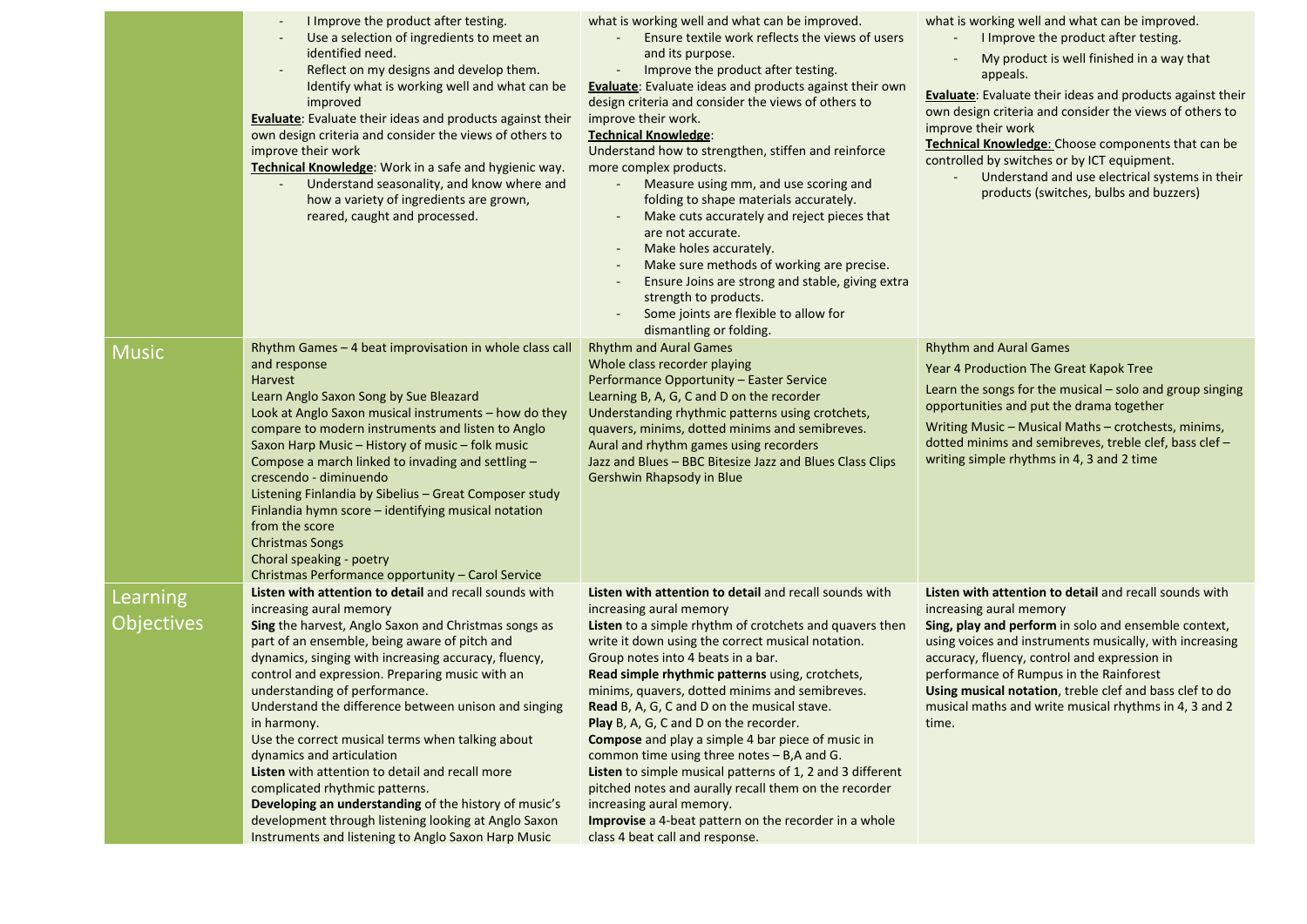|                               | <b>Improvise and Compose</b> march music using<br>inter-related elements of music<br>Appreciate high quality music - Sibelius Finlandia - BBC<br>10 Pieces<br>Understand musical notation when looking at a musical<br>score<br>Improvise a 4 beat clapping pattern in a whole class 4<br>beat call and response.                                                                                                         |                                                                                                                                                                                                                                                                                                                                                                                                                                              | Play and perform in a recorder ensemble of 3 parts,<br>playing with increasing accuracy, fluency, control,<br>expression and articulation - playing staccato and<br>legato.<br>Listen, appreciate and understand jazz and blues music.<br>Gershwin Rhapsody in Blue<br>Develop an understanding of where jazz comes in the<br>development of music                                                                        |                                                                                                                                                                                                                                                                                                                                                                                                                             |                                                                            |                                                                                                             |
|-------------------------------|---------------------------------------------------------------------------------------------------------------------------------------------------------------------------------------------------------------------------------------------------------------------------------------------------------------------------------------------------------------------------------------------------------------------------|----------------------------------------------------------------------------------------------------------------------------------------------------------------------------------------------------------------------------------------------------------------------------------------------------------------------------------------------------------------------------------------------------------------------------------------------|---------------------------------------------------------------------------------------------------------------------------------------------------------------------------------------------------------------------------------------------------------------------------------------------------------------------------------------------------------------------------------------------------------------------------|-----------------------------------------------------------------------------------------------------------------------------------------------------------------------------------------------------------------------------------------------------------------------------------------------------------------------------------------------------------------------------------------------------------------------------|----------------------------------------------------------------------------|-------------------------------------------------------------------------------------------------------------|
| <b>Computing</b>              | Information Technology -<br>Research Task for the<br>Anglo Saxons - refining<br>search criteria.                                                                                                                                                                                                                                                                                                                          | Computer Science - Using<br>Scratch to draw repeating<br>shapes.                                                                                                                                                                                                                                                                                                                                                                             | Information Technology -<br>Using iMovie to create a<br>film using puppets.                                                                                                                                                                                                                                                                                                                                               | Digital Literacy - Use CEOP<br>resources<br>link to Healthy Me -<br>Jigsaw Piece 5 and 6                                                                                                                                                                                                                                                                                                                                    |                                                                            | Information Technology -<br>Drawing graphs using<br>Google Sheets to collect,<br>evaluate and present data. |
| Learning<br><b>Objectives</b> | Select, use and combine<br>internet services                                                                                                                                                                                                                                                                                                                                                                              | Design programs that<br>accomplish specific goals<br>Design and create<br>programs<br>Debug programs that<br>accomplish specific goals<br>Use repetition in programs<br>Control or simulate<br>physical systems Use<br>logical reasoning to detect<br>and correct errors in<br>programs Understand how<br>computer networks can<br>provide multiple services,<br>such as the World Wide<br>Web Appreciate how<br>search results are selected | Select a variety of<br>software to accomplish<br>given goals                                                                                                                                                                                                                                                                                                                                                              | Understand the<br>opportunities computer<br>networks offer for<br>communication Identify a<br>range of ways to report<br>concerns about content<br>Recognise<br>acceptable/unacceptable<br>behaviour                                                                                                                                                                                                                        |                                                                            | Analyse information<br><b>Evaluate information</b><br>Collect data<br>Present data                          |
| <b>PE</b>                     | Gymnastics<br><b>Athletics</b>                                                                                                                                                                                                                                                                                                                                                                                            | Country dance<br>Athletics/invasion games                                                                                                                                                                                                                                                                                                                                                                                                    | Gymnastics<br>Invasion games<br>Net/wall games                                                                                                                                                                                                                                                                                                                                                                            | Dance<br>Net/wall games<br>Strike/field games<br><b>Bikeability</b>                                                                                                                                                                                                                                                                                                                                                         | Net/wall games<br>Strike/field games<br><b>Invasion games</b><br>Athletics | Net/wall games<br>Strike/field games<br>Invasion games<br><b>Athletics</b>                                  |
| Learning<br><b>Objectives</b> | Perform actions and<br>movement with control,<br>coordination and variety<br>with a clear start and<br>finish.<br>Choose and link actions;<br>remember and repeat<br>accurately and<br>consistently; find and use<br>space safely, with an<br>awareness of others; use<br>the four basic shapes in<br>sports specific gymnastic<br>moves.<br>Use different parts of their<br>body and stretch, tense<br>muscles to ensure | Develop and respond<br>imaginatively to a range of<br>stimuli related to<br>character and narrative.<br>Use simple motifs and<br>movement patterns to<br>structure dance phrases<br>individually and<br>collaboratively, refine,<br>repeat and remember<br>dance phrases clearly and<br>fluently; show sensitivity<br>to the dance idea and<br>music.<br>Show a clear<br>understanding of how<br>dance activities impact on                  | Perform actions and<br>movement with control,<br>coordination and variety<br>with a clear start and<br>finish.<br>Choose and link actions;<br>remember and repeat<br>accurately and<br>consistently; find and use<br>space safely, with an<br>awareness of others; use<br>the four basic shapes in<br>sports specific gymnastic<br>moves.<br>Use different parts of their<br>body and stretch, tense<br>muscles to ensure | Develop and respond<br>imaginatively to a range of<br>stimuli related to<br>character and narrative.<br>Use simple motifs and<br>movement patterns to<br>structure dance phrases<br>individually and<br>collaboratively, refine,<br>repeat and remember<br>dance phrases clearly and<br>fluently; show sensitivity<br>to the dance idea and<br>music.<br>Show a clear<br>understanding of how<br>dance activities impact on | As previous.<br>To use the transferable skills in all 4 areas.             |                                                                                                             |